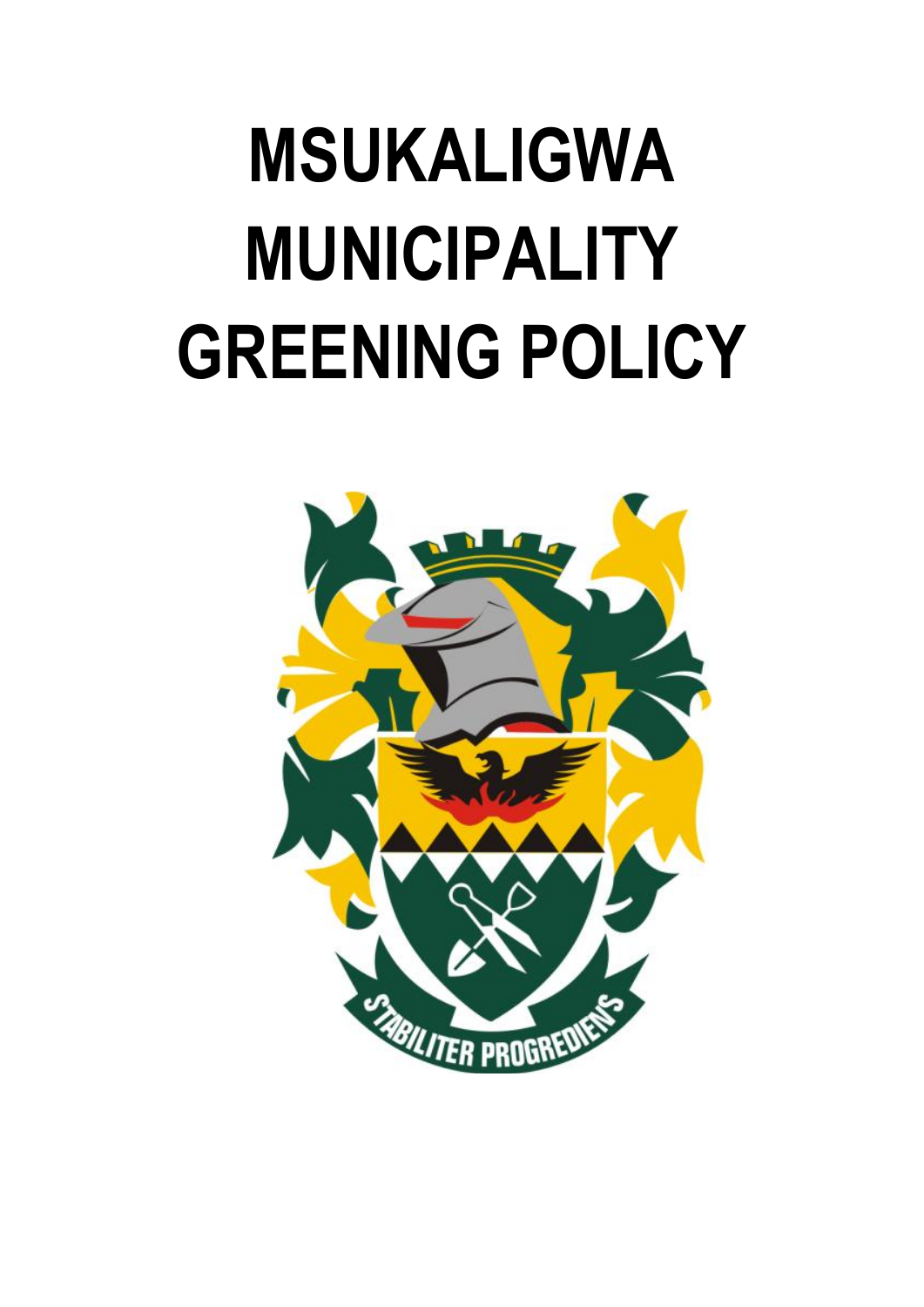# **Contents**

| 1.             |        |                                                                                     |  |
|----------------|--------|-------------------------------------------------------------------------------------|--|
| 2.             |        |                                                                                     |  |
|                | 2.1.   | The Constitution of the Republic of South Africa, 1996 Chapter 2: Bill of Rights  3 |  |
|                | 2.2.   |                                                                                     |  |
|                | 2.3.   |                                                                                     |  |
|                | 2.4.   |                                                                                     |  |
|                | 2.5.   | Conservation of Agricultural Resources Act, 1983[CARA] [Act No 84 of 1998] 4        |  |
|                | 2.6.   |                                                                                     |  |
| 3.             |        |                                                                                     |  |
|                | 3.1.   |                                                                                     |  |
|                | 3.2.   |                                                                                     |  |
|                | 3.3.   |                                                                                     |  |
|                |        |                                                                                     |  |
|                | 4.1.   |                                                                                     |  |
|                | 4.2.   |                                                                                     |  |
|                | 4.3.   |                                                                                     |  |
|                | 4.4.   |                                                                                     |  |
|                | 4.5.   |                                                                                     |  |
|                | 4.5.1. |                                                                                     |  |
|                | 4.6.   |                                                                                     |  |
|                | 4.7.   |                                                                                     |  |
|                | 4.8.   |                                                                                     |  |
| 4.9.<br>4.9.1. |        |                                                                                     |  |
|                |        |                                                                                     |  |
|                | 4.9.2. |                                                                                     |  |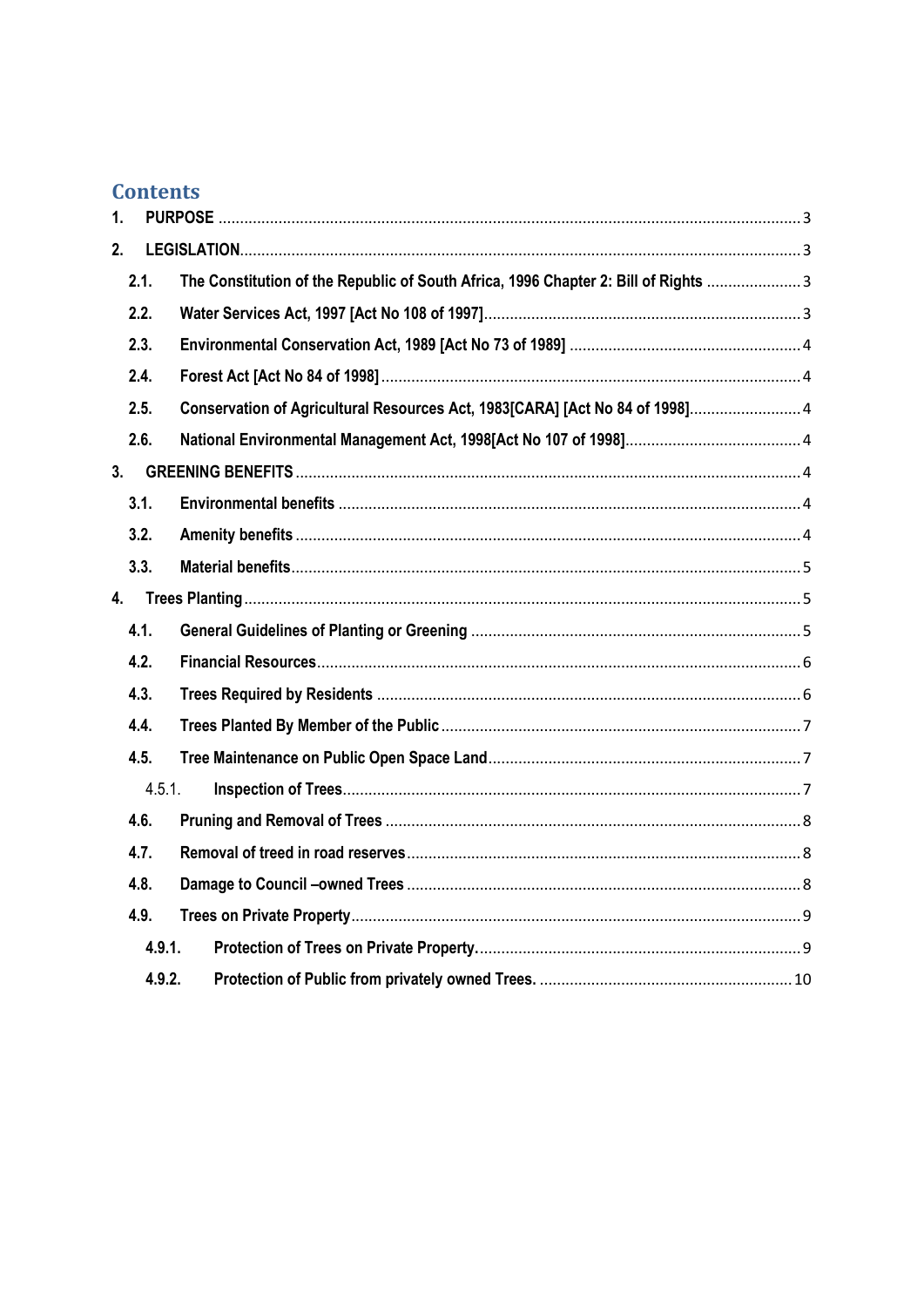## <span id="page-2-0"></span>**1. PURPOSE**

The purpose of this policy is to ensure uniformity regarding greening management within the Msukaligwa municipality .This policy must be linked to our I.D.P. This policy aimed to address two sets of issues:-

- General urban greening deterioration
- Global environmental crisis-global warming ;erosion and etc

Various tree species have different growth characteristic i.e. shape, growth rate, size when full grown, wind and drought resistance, vigorous and aggressive root system deciduous or evergreen, flower and fruit bearing. These characteristics must be kept in mind when trees species are selected for planting in residential areas and other public areas.

We are having a problem where many trees of the wrong species both indigenous and exotic have been planted in the past in our sidewalks, as a result numerous complaints from residents about tree debris littering streets, root damage to property,obststruction of power line.

Many of these complaints are accompanied by request to have these trees removal and each request must be fully investigated and treated according to its own merit, removal should be considered as the very last option.

In some developing areas there is a lack of awareness regarding the benefits of trees to green and these areas'. Programmes to promote greening such Arbor week, Mpumalanga greening flagship and adopt a Spot competition should be taken very serious.

## <span id="page-2-1"></span>**2. LEGISLATION**

Municipality has no powers to pass legislation to protect tress on the private properties. The Council may nevertheless stipulate as a condition of approval when applications for the rezoning or subdivision are received that a landscape plan including tree planting and the care of existing trees be included with any development plan or building plan. These will exclude properties for the single residential use.

Legislation governs Greening policy:

- <span id="page-2-2"></span>**2.1. The Constitution of the Republic of South Africa, 1996 Chapter 2: Bill of Rights** Everyone has the right:
	- 2.1.1.To an environment that is not harmful to their health or well being and
	- 2.1.2.To have the environment protected for the benefit of present and future generation through reasonable legislative and other measures that
		- a. Prevent pollution and ecological degradation;
		- b. Promote conservation;
		- c. Secure ecological sustainable development and use of natural resources while promoting justifiable economic and social development.

## <span id="page-2-3"></span>**2.2. Water Services Act, 1997 [Act No 108 of 1997]**

One of the main objectives of this Act is the promotion of effective water resource management and conservation. It is therefore important to promote the planting of indigenous and other drought tolerant plants to ensure the optimum use of our limited water resources.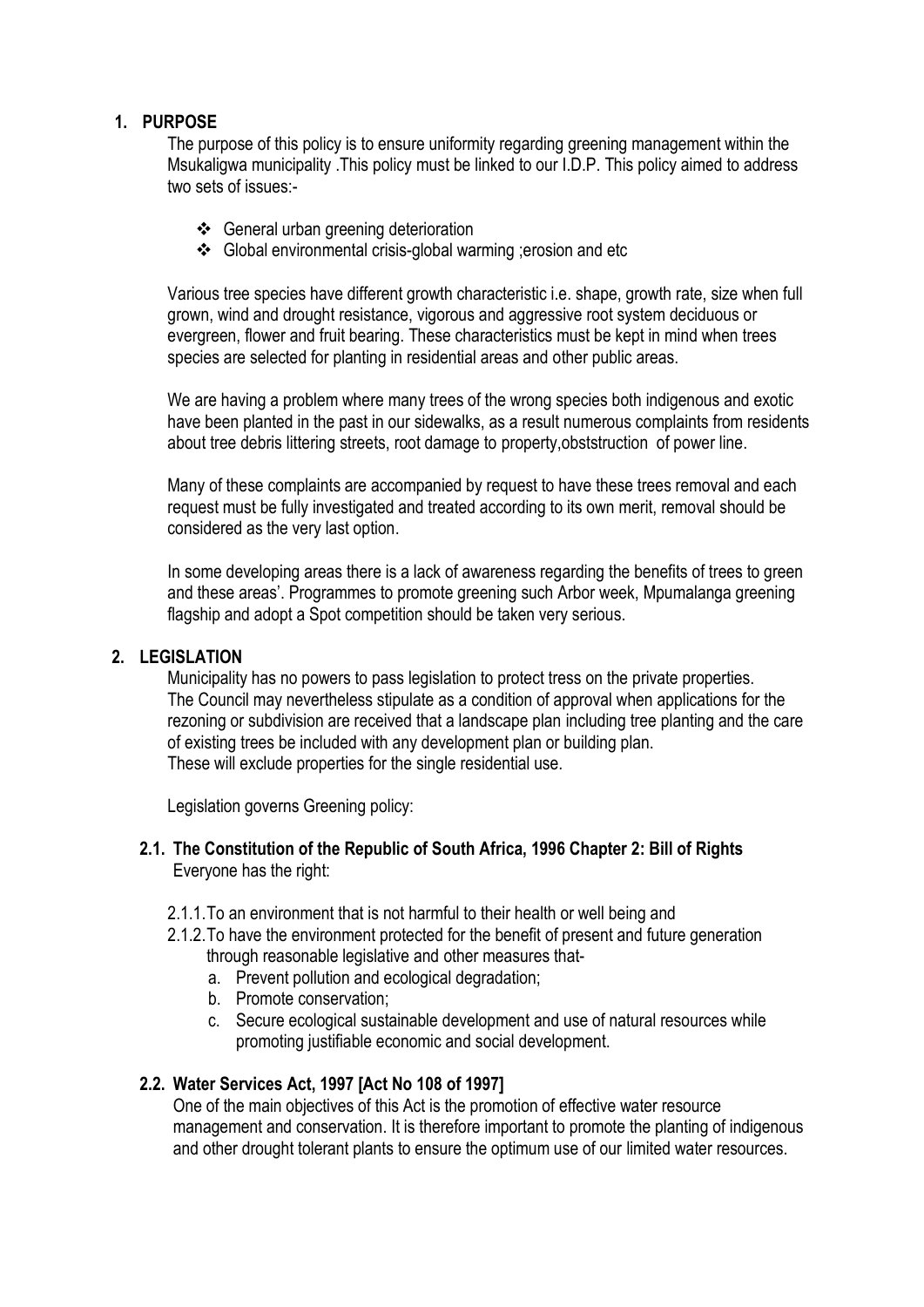## <span id="page-3-0"></span>**2.3. Environmental Conservation Act, 1989 [Act No 73 of 1989]**

Section 21 in Part V of this act, provision is made whereby the minister may identify activities which may have a detrimental effect on the environment. Tree planting may be identified as such an activity that may not be undertaken in a particular area.

# <span id="page-3-1"></span>**2.4. Forest Act [Act No 84 of 1998]**

This Act makes provision under section 5 of the Forest Act 72 of 1968in force by section 89 [4] of Act122 of 1984 for the declaration of a particular species or group of trees or trees belonging to a particular species on any land to be protected. Maintenance of protected trees on the public land is also subject to the necessary approval from the Minster of Water Affairs and Forestry prior to implantation.

# <span id="page-3-2"></span>**2.5. Conservation of Agricultural Resources Act, 1983[CARA] [Act No 84 of 1998]**

Under section 29 regulations were made in which certain plants were cauterized as Category 1

Plants declared as weeds -may not be planted on any land

Category 2

 Plants declared as invaders- may be cultivated and planted under controlled circumstances.

Category 3

 Plants declared as invaders –Plants already in existence at the time of the commencement of these regulatations may be retained but may not be propagated or planted.

## <span id="page-3-3"></span>**2.6. National Environmental Management Act, 1998[Act No 107 of 1998]**

Section 2 of this sets out principles that need to be considered prior to tree planting projects. This includes the avoidance of the disturbance of ecosystems and loss of biological diversity, and that people and their needs must be placed at the forefront of Environmental Management concern. Section 24.The potential impact of any activities on the environment, the socio economic conditions and the cultural heritage, must be considered investigated and assessed prior to implementation.

# <span id="page-3-4"></span>**3. GREENING BENEFITS**

To promote greening and maximize tree planting in the towns of Msukaligwa Municipality. This is to ensure urban greening which has evolved from Miller"s book [1998] definition of urban forestry to mean:"An integrated town wide approach to the planting care and management of all vegetation in town to secure multiple environment and social benefits for urban dwellers."

These benefits include following:

## <span id="page-3-5"></span>**3.1. Environmental benefits**

- a. a .Climate amelioration
- b. Flood control
- c. Erosion control
- d. Air pollution control
- e. Energy conservation
- f. Noise pollution control
- g. Land reclamation
- <span id="page-3-6"></span>**3.2. Amenity benefits**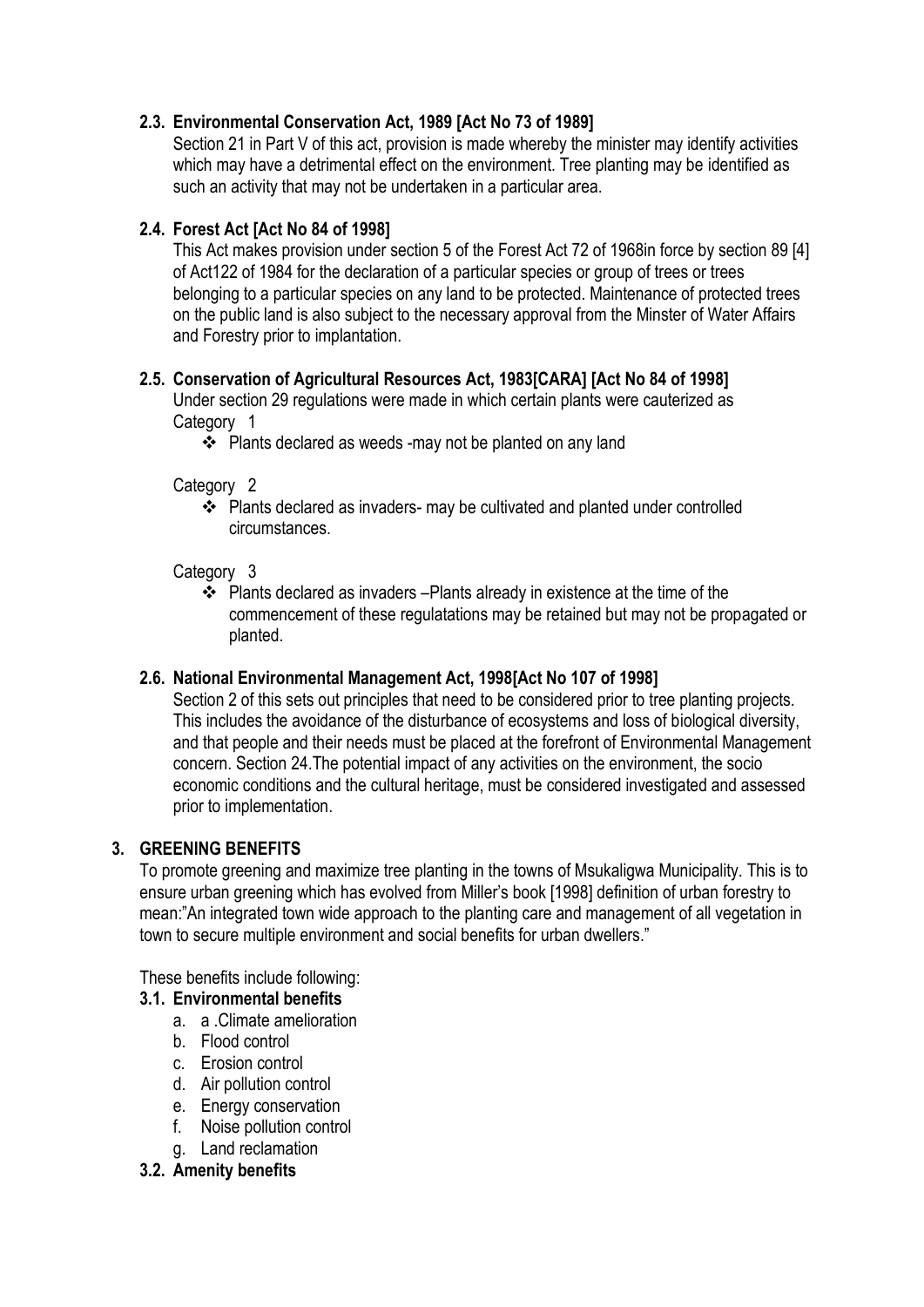- a. Recreation
- b. Aesthetics
- c. Education
- d. Health and well being
- e. Cultural and religious rituals

## <span id="page-4-0"></span>**3.3. Material benefits**

- a. Food and fruit
- b. Medicine

We need to promote the planting of indigenous and other drought resistant plants. To promote tourism by beautifying scenic routes and thoroughfares to and in the town by the planting of trees. To promote invest by upgrading the aesthetics of the towns industrial areas by tree planting. To ensure an integrated town wide approach regarding planting, maintenance and removal of tree, according to sound arboricultural practices.

To ensure integrated planning with other departments and functionaries i.e. Civil, electrical and etc to prevents unnecessary damage to trees during construction. To promote the planting of trees through the active involvement of Open Space Management in the annual Arbor week programs. To assist in poverty relief, fruit trees can be introduced in the Community gardens and homes.

## <span id="page-4-1"></span>**4. Trees Planting**

Open Space Management plants trees on public land either at the initiative of its own staff or at the request of resident"s .The planting of trees in the town must be promoted by the implementation of sustained planting programmes with community participation.

Preference is given to the planting of indigenous trees. Species selected is of outmost importance in order to eliminate problems associated with the growth characteristics of certain trees species, for example damage resulting from aggressive root systems and excessive height that might obstruct and disturb street lights and power lines .

## **a. Categories of planting are**:

- 1. New planting watered and cared for by Parks section in partnership with community.
- 2. Replacement of existing trees [blanking ]

## **b. Way leaves**

Once the site has been inspected, way leaves from other relevant functionaries have been obtained and it has been established that tree planting is possible, the selection species will be influenced the following factors:

- 1. Existing species present and are they growing very well?
- 2. The presence and absence of overhead and underground services.
- 3. Width of pavement
- 4. Growth characteristics of tree species that could cause danger or damage to people or property.

## <span id="page-4-2"></span>**4.1. General Guidelines of Planting or Greening**

a. Trees are planted on sidewalks and open spaces in liaison with other service provider department.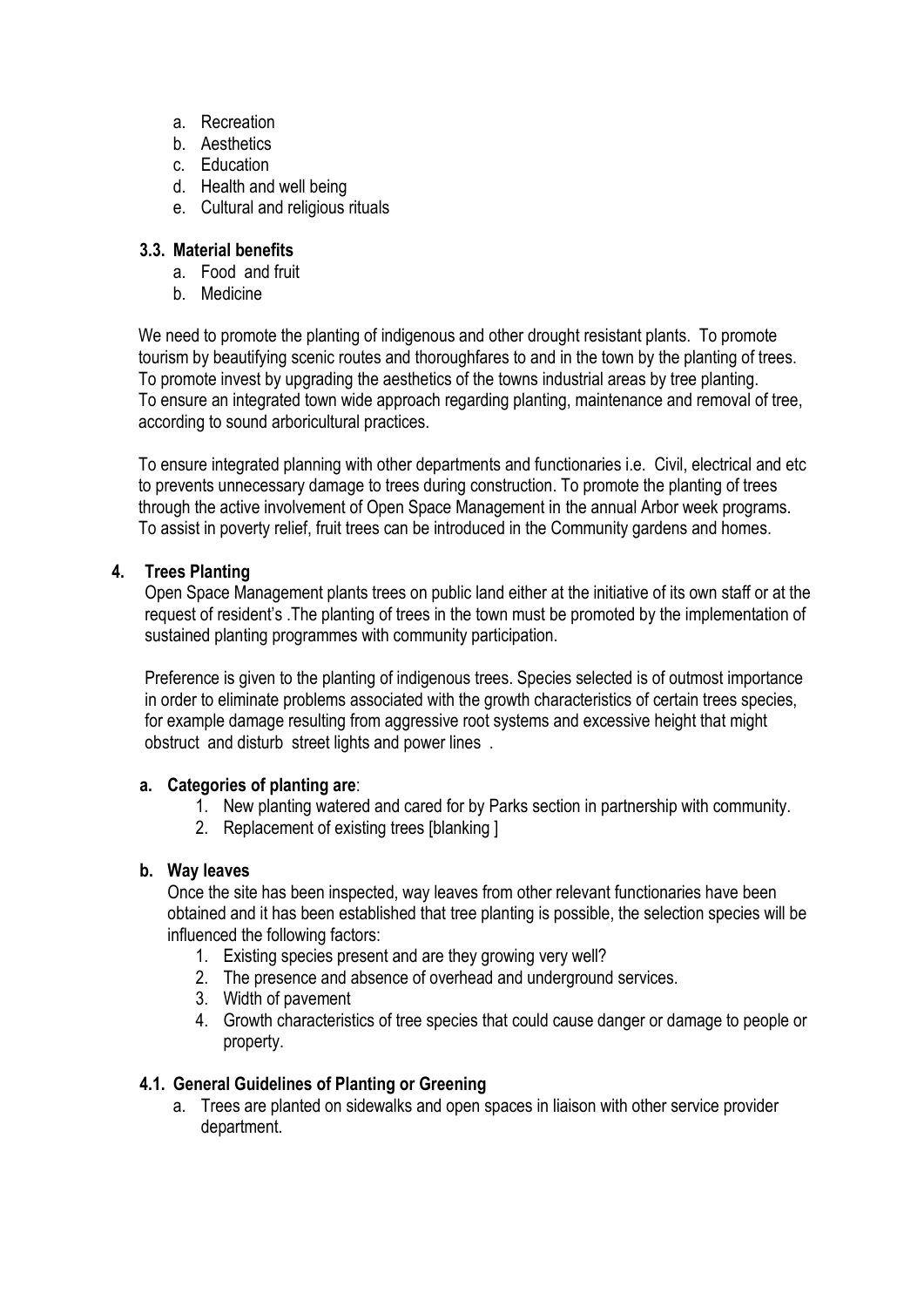- b. Applications for individual tree planting on sidewalks must be in writing and addressed to the relevant department. In event of the applicant not being able to read and write, provision must be made for such applications to be presented verbally at the relevant official in charge.
- c. Residents requesting individual tree planting must undertake to water the tree until it becomes established.
- d. Individual and replacement planting will be carried out when required, and a principle of take out one tree plant one trees shall apply.
- e. Trees are to be planted allowing unobstructed pedestrian flow.
- f. No trees to be planted where prohibited by services such as electricity, water pipes and sewer and etc.
- g. No planting to be undertaken which would impair visibility or create a traffic hazard.
- h. To prevent root damage to underground services or hardened surfaces, root control system may be introduced to redirect root from the protected areas.
- i. No private planting on Council owned land permitted without prior consultation with the relevant department.
- j. Planting distance between trees will depend on the species selected and services encountered
- k. On pavements not wide enough to accommodate trees, consideration of a tree donation for adjacent private garden will be given.
- l. On request from schools and community greening project, trees may be donated according to the policy on donations
- m. The regulations under section 29 of the Conservation of Agricultural Resources Act 1983[Act No 43 of 1983]will be adhered to i.e. Plants declared as weeds may not at all be planted ,while others that have been declared as invaders must be controlled .

#### **4.2. Financial Resources**

<span id="page-5-0"></span>Public demand for tree planting in residential areas differs from area to area and whilst tree planting should be encouraged and promoted .Council will only be able to provide and plant trees within its financial ability.

#### <span id="page-5-1"></span>**4.3. Trees Required by Residents**

**a.** Depending on funds and the availability of suitable material the Msukaligwa municipality annually undertakes the planting of trees along sidewalks in residential area on condition that owners or occupiers of adjacent properties accept responsibility for the maintenance [pruning and pest control excluded]To ensure adequate aftercare ,only applications received from individual property owners will be considered on the prescribed manner which includes instructed about aftercare and a maintenance to be agreed upon.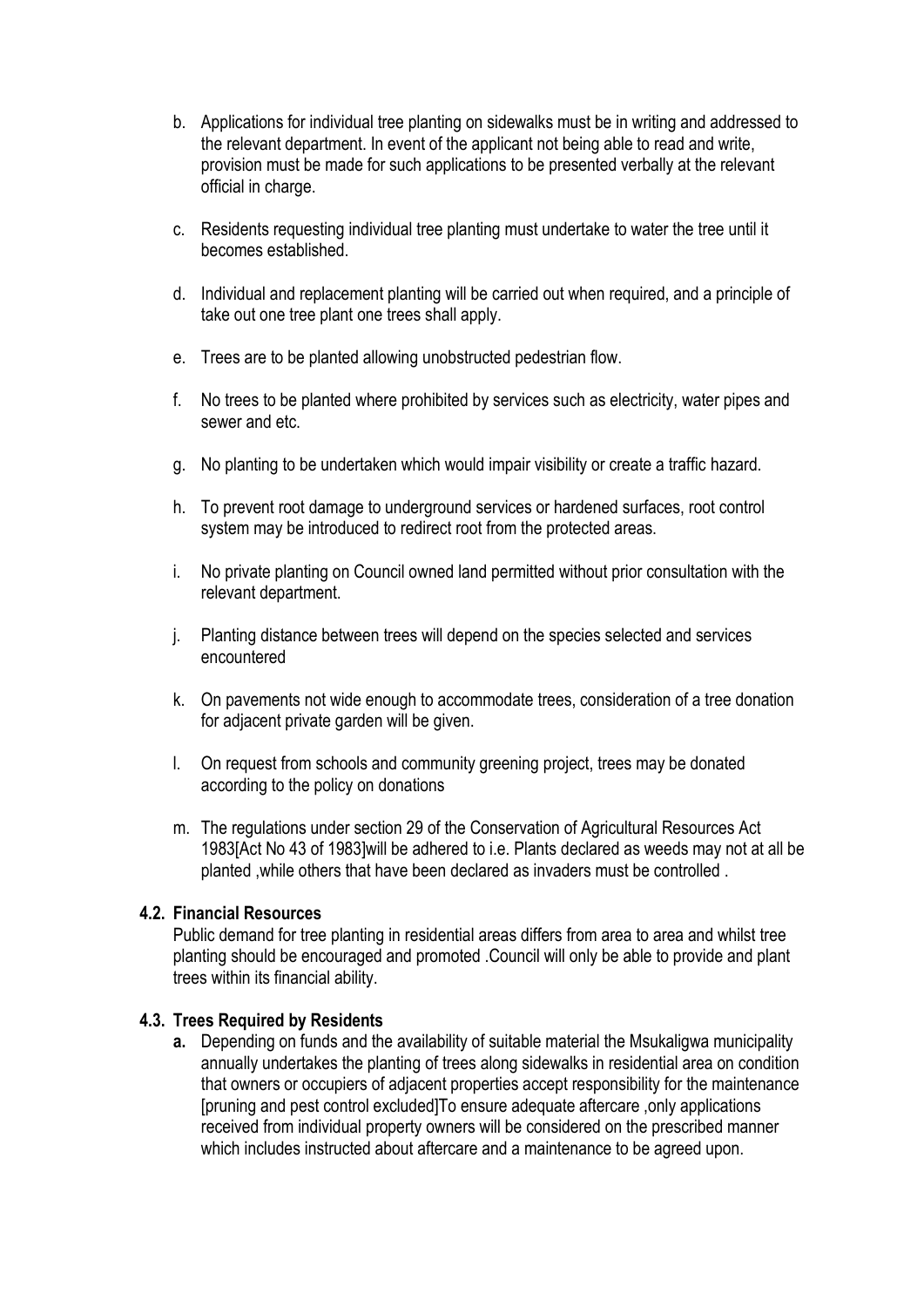- **b.** Residents may indicate their preference for species to be planted but Council official in charge will determine the final choice.
- **c.** If space on a sidewalk is insufficient; trees may be planted inside of the private property and provided that the property owner takes full responsibility for the maintenance.

## <span id="page-6-0"></span>**4.4. Trees Planted By Member of the Public**

Members of the public occasionally plant trees on public land without authority. Should the Council official notice such an unauthorized planting they should arrange to have the tree removed if in their opinion it will cause danger to person or property and problem to the area maintenance in the future. Failure to do so will in effect cause the municipality to accept the consequences of that tree growth by default.

Owners of the property will be permitted to plant trees on sidewalks, after the necessary approval in writing has been obtained from the relevant department. The property owner must be informed that such tree, once planted on municipal land becomes the property of Council but the maintenance is the responsibility of the property owner.

#### <span id="page-6-1"></span>**4.5. Tree Maintenance on Public Open Space Land**

Department relies the vigilance of the general public and official throughout the municipality to report on the condition of any potential hazardous trees within residential areas, open space areas and along major routes .Trees declared as a protected species in terms of the Forest Act 1984[Act No 122 of 1984] may not be pruned or removed without the permission from the Minister of Water Affairs and Forestry.

#### <span id="page-6-2"></span>4.5.1.**Inspection of Trees**

- 4.5.1.1.In order to prevent unnecessary damage to trees during construction work other functionaries and utility companies must obtain a way leave from the department in charge prior to construction work when such work is to be carried out in the close vicinity of trees.
	- a. Pruning or removal of all trees on municipality property will be done by responsible department or appointed contractor. Requests for pruning should be directed to the relevant department
	- b. Pruning or removal of trees on private property or state owned land where these trees interfere with overhead or underground services is not the responsibility of the Municipality.
	- c. Trees pruning refers to the cutting of tree roots and branches.
	- d. The following factors must be taken into account when pruning s being considered:
		- Safety [Public and Property]
		- Legal –Upon written request for the removal of any offending branches or roots encroaching upon the complainant"s property.
	- e. No tree located on public or Council land is to be removed unless its present is a threat human life or property or if the tree has died .Exceptions being:
		- Trees classified as "declared weeds "in terms of the Conservation of Agriculture Resources Act,1983[Act 43of 1983]
		- Trees that are diseased beyond recovery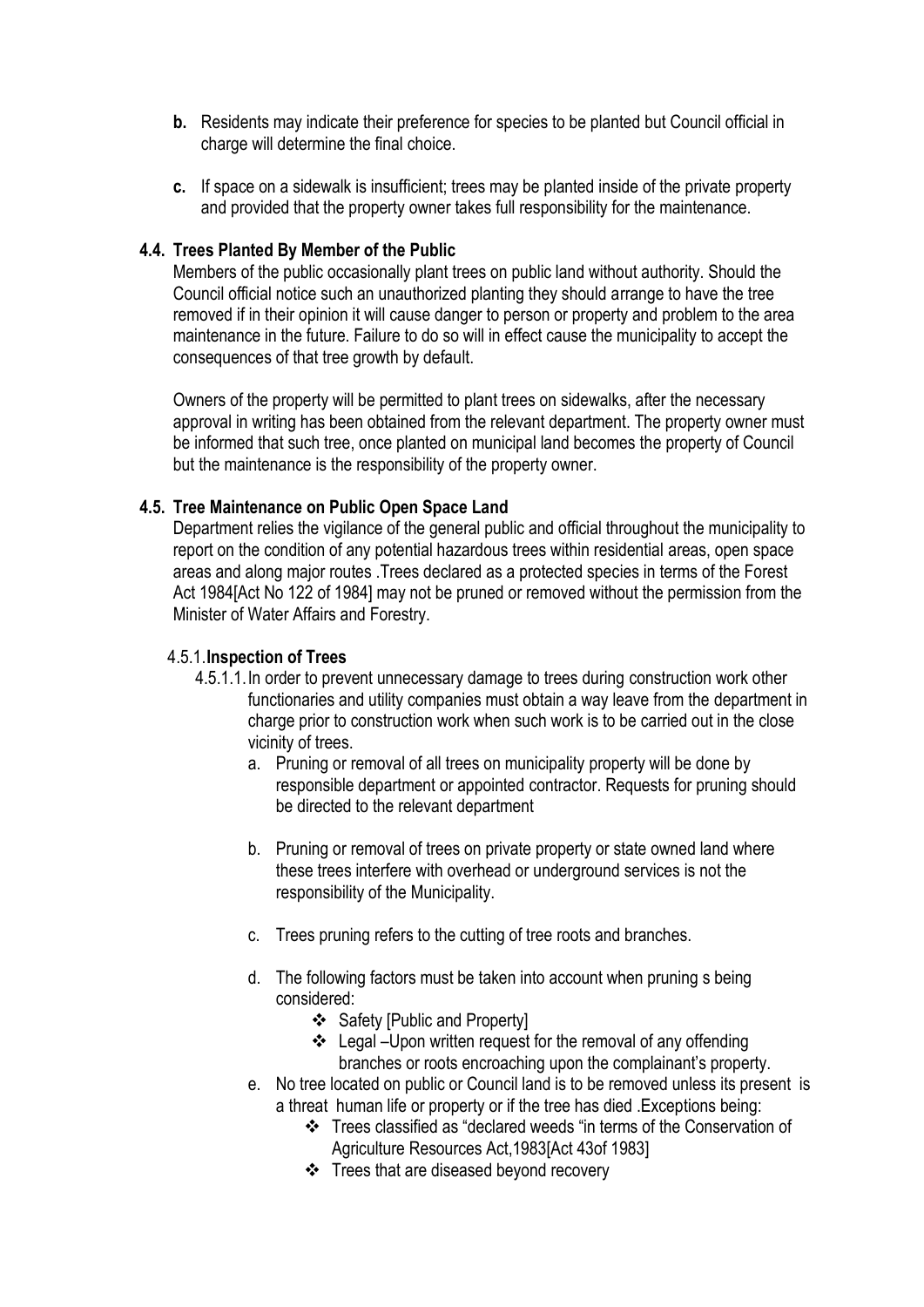- Trees causing a traffic ,electrical or health hazard
- ❖ Allergic reactions
- Trees that interfere with essential services where no other suitable alternatives can be found.
- ❖ In accordance with a Council resolution
- On request of adjacent property owners for vehicle access, subject to the presentation of approved building plans where no other alternative could be found.

The applicant will be held liable for the cost of removal as well as for the aesthetic loss to the environment .This cost be based upon the formula process for valuating a tree as set out on back pages.

f. Generally trees are only to be pruned for sound arboricultural reasons. Pruning will however be considered where trees cause damage to structure or obstruct pedestrian or vehicular access or impede traffic sight sign.

## <span id="page-7-0"></span>**4.6. Pruning and Removal of Trees**

While it is not denied that in certain instances trees may form a nuisance to a property owner, **[request for]** pruning or removal of trees **[shall not be readily assented to, the requestor needs to fully motivate and the municipality will consider each such request on its merits]** 

## <span id="page-7-1"></span>**4.7. Removal of treed in road reserves**

- a. No trees will be cut down or removed without the approval of **the municipality**
- b. All felling of trees will be carried out by relevant department or its agents/contractor. The level to which a tree will be cut is however occasionally a subject for dispute. Traditionally trees are cut leaving a stump prod of the ground where this could be done without hazard to the public or where the stump did not interfere with proposed road works. Should the entire bole be removed this must be disposed of by dumping at a registered dump site or if burying and or burning is considered the necessary permits must be obtain from the relevant department s .
- c. Department of Community and Health Services is responsible for all Council trees, it is incumbent upon the department to remove a tree which constitutes.
- d. A hazard to the public or an obstruction to normal development to where such hazard or obstruction is eliminated. Should any department want abnormal measures taken such as the removal of the entire bole, and where such department is suitably equipped it is the responsibility of such department to do the required work themselves.

## **4.8. Damage to Council –owned Trees**

- <span id="page-7-2"></span>a. When damage to Council owned trees is observed the Council official in charge or department must decide whether to take action against the responsible party.
	- i. Usually this will be in a criminal charge being laid.
- b. The following formula can be used as a guideline to ascertain the value of a tree. Seven factors are into account when calculating the aesthetic value of a tree, with each evaluation factor having four possible values. The appointed value of each factor is multiplied by the other ad the accumulative product is multiplied by a factor of six to provide the overall established monetary value of the tree,
	- i. i.e. factor –axbxcxdxexfxg= total x6 =R –total.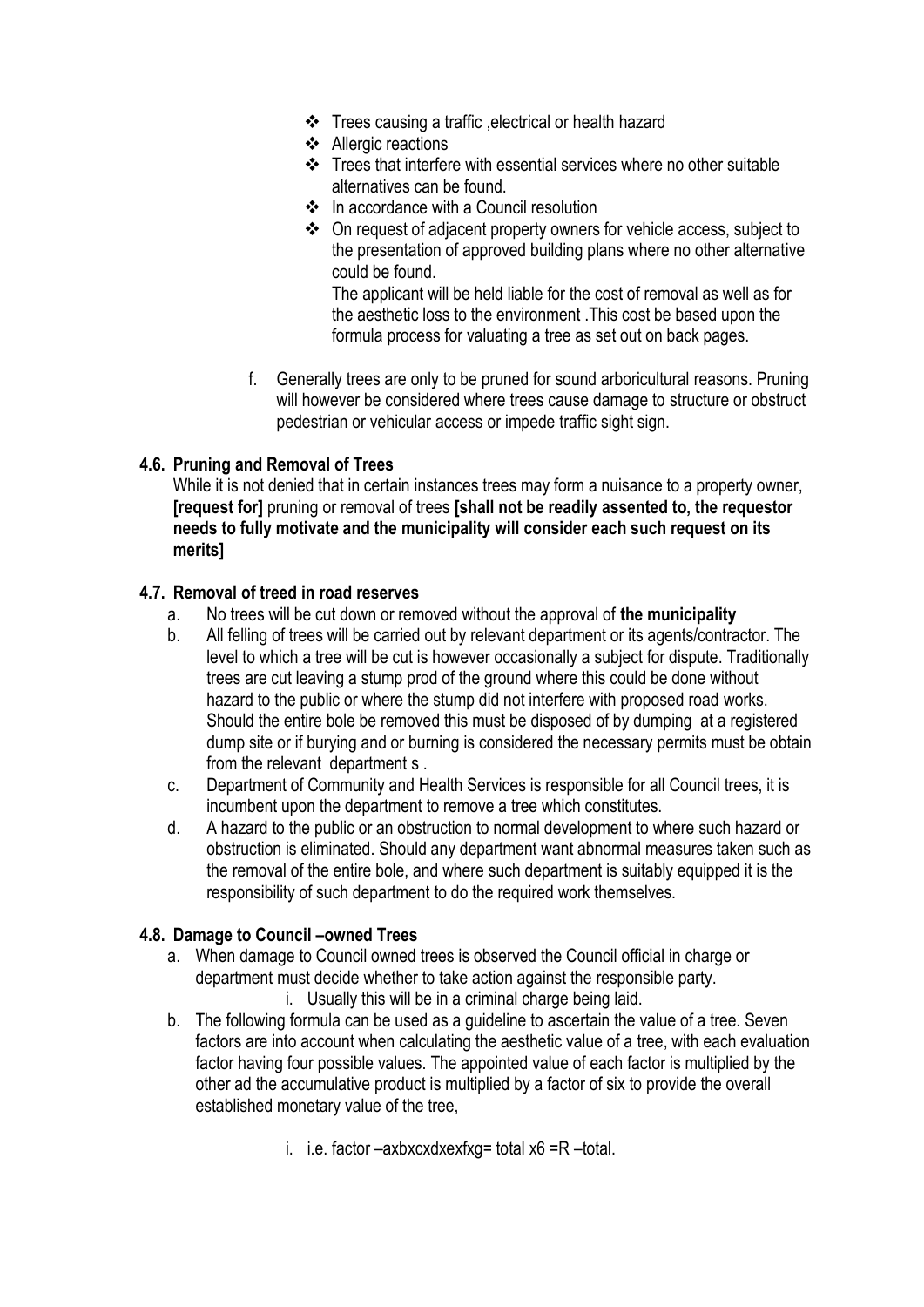|   |                                               | <b>Evaluation Factor Score</b> |                |                |            |
|---|-----------------------------------------------|--------------------------------|----------------|----------------|------------|
|   | Factors                                       |                                | $\overline{2}$ | 3              | 4          |
|   |                                               |                                |                |                | Very       |
|   |                                               | Small                          | Medium         |                | large      |
|   |                                               | $0 - 4$                        | 4-8            | Large          | 16 m       |
| a | Size of tree-height, width and trunk size     | meters                         | meters         | 8-16 meters    | above      |
|   |                                               | 10-                            | $20 -$         |                | 100yrs     |
| b | Useful life expectancy                        | 20yrs                          | 40yrs          | 40-100yrs      | above      |
| C | Importance of position in landscape           | little                         | some           | considerable   | great      |
|   | Presence of other trees, surrounds and        | Many                           | Some           |                |            |
| d | aesthetics                                    | or more                        | $4 - 10$       | <b>Few 1-4</b> | none       |
|   | Relation to the setting , location, foliage,  | <b>Barely</b>                  | Fairly         |                | Especially |
| e | cover and aesthetics                          | suitable                       | suitable       | Very suitable  | suitable   |
|   | Form, shape, size, height, weight and look    |                                |                |                | Very       |
|   | of tree                                       | poor                           | fair           | good           | good       |
|   | Special factors - botanical value of species  |                                |                |                |            |
|   | , growth rate, flowers, indigenous or exotic, |                                |                |                | Three      |
| g | evergreen or deciduous                        | none                           | one            | two            | and above  |

a. The objective of this tree evaluation system is :

- To provide a disciplined and objective way of examining a tree by means of fixed criteria to assess its visual merit in its environmental context. Such a method has a wide application and affects management considerations, e.g removal and planting.
- \* To provide arboricultursts and others with a system for assessing a value when trees are accidentally mutilated, destroyed or requested to be removed.
- $\cdot \cdot$  To provide planners with a means of including trees in their estimates with the same precision, objectivity and consistency that they apply to other aspects of landscape and engineering works.
- To provide towards the additional protection of the environment.

## <span id="page-8-1"></span><span id="page-8-0"></span>**4.9. Trees on Private Property**

#### **4.9.1.Protection of Trees on Private Property.**

Apart from "Protected Trees" as declared under the Forest Act[Act No 122 of 1984]the only other instance where Council is able to protect trees on private property is when applications are made to rezone private land ,or where departures are requested in connection with planning conditions.

The relevant department will decides on the retention of conservation worthy trees. The most important criteria revolve around the impact which the tree makes on landscape, species, sizes, health and vitality of the trees and proposed site level and prevailing wind conditions.

Council official may assist with the conservation of trees protected in terms of the Forest Act [Act No 122 of 1984] by alerting the Mpumalanga Parks Board to the impeding destruction of trees specified by the Act.